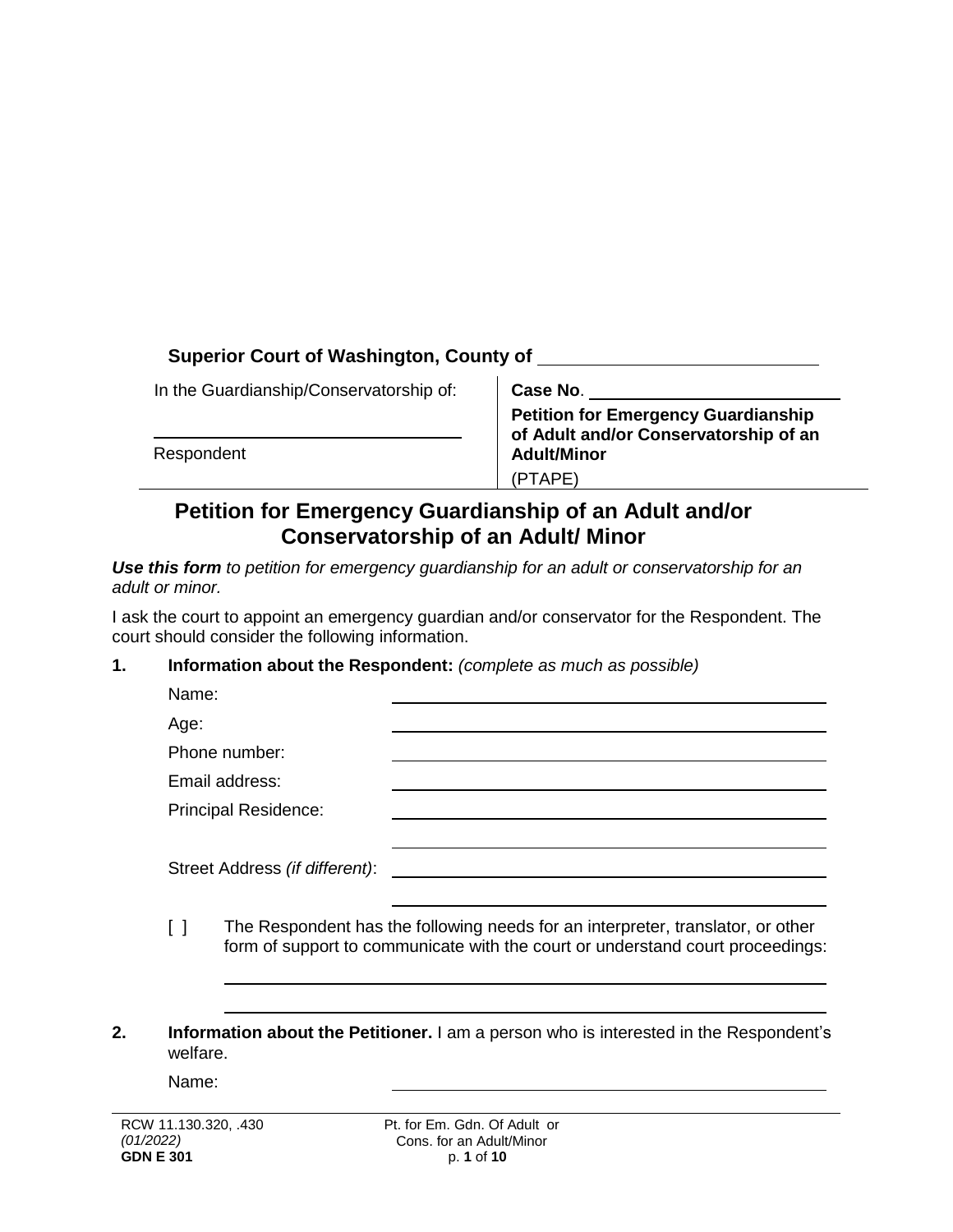| Phone Number:                                         |  |  |
|-------------------------------------------------------|--|--|
| <b>Principal Residence:</b>                           |  |  |
|                                                       |  |  |
| Street Address (if different):                        |  |  |
|                                                       |  |  |
| Email address:                                        |  |  |
| Relationship to Respondent <b>Example 20</b> No. 2014 |  |  |
| The Petitioner/s:                                     |  |  |
| $\lceil$ $\rceil$ do <b>not</b> have a lawyer.        |  |  |
| [] are represented by (lawyer's name):                |  |  |
| Lawyer's address:                                     |  |  |
|                                                       |  |  |
|                                                       |  |  |

# **3. Jurisdiction**

- [ ] **Home State Jurisdiction**  The Respondent has lived in Washington for at least 6 months prior to this case being filed.
- [ ] **Home State Jurisdiction**  The Respondent does not live in Washington right now but Washington was the Respondent's home state sometime in the 6 months prior to this case being filed.
- [ ] **Significant Connection Jurisdiction** Washington is not the Respondent's home state but the Respondent does have a significant connection to the state other than physical presence. Describe the Respondent's significant connection:
- [ ] **Special Emergency Jurisdiction**  Washington is not the Respondent's home state but a court order is needed to protect the Respondent's health, safety, or welfare from substantial harm and no other person has authority and is willing to act.

#### **4. Venue**

- [ ] The Respondent resides in County.
- [ ] The Respondent has been admitted by court order to an institution in \_\_\_\_\_\_\_\_ **County.** County.
- [ ] The Respondent owns property in County.
- [ ] The Respondent owns property in County County but does not reside in Washington.

#### **5. Names and addresses of people important to the Respondent**

I have included the names and addresses of people important to the Respondent in *Appendix A. Appendix A* is made part of this *Petition* (incorporated by reference).

#### **6. Why does the Respondent need an emergency guardian?**

[ ] Does not apply.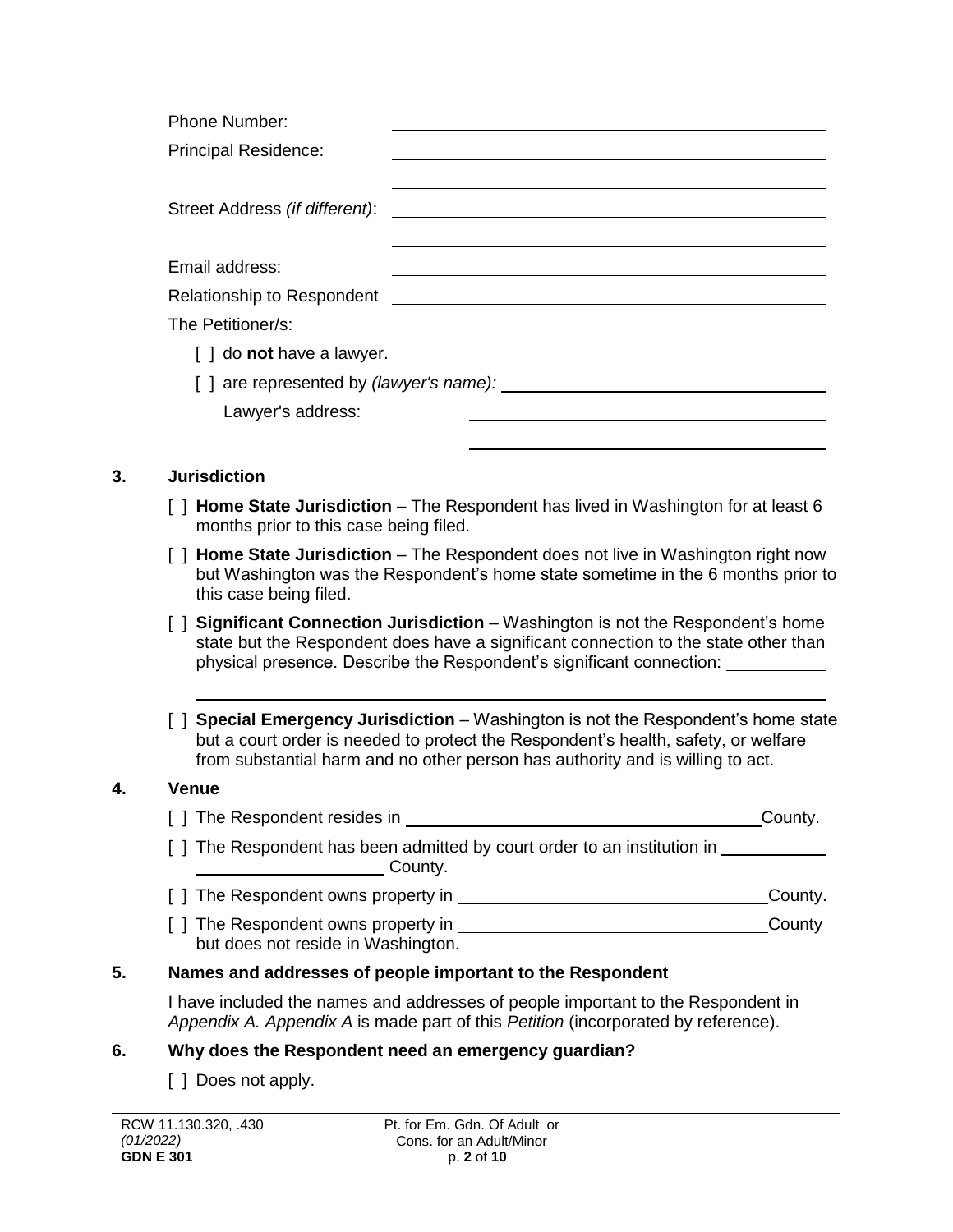[ ] I intend to seek a long term guardianship for the Respondent too.

The Respondent needs an emergency guardian because:

- (1) The Respondent lacks the ability to meet the essential requirements for physical health, safety, or self-care because the Respondent is unable to receive and evaluate information or make or communicate decisions, even with appropriate supportive services, technological assistance, or supported decision making; **and**
- (2) The Respondent's identified needs cannot be met by a protective arrangement instead of guardianship or other less restrictive alternative.

Describe why the Respondent needs an emergency guardianship including the nature and extent of the Respondent's emergency situation and the emergency need that has arisen from the emergency situation:

Describe what substantial and irreparable harm to the Respondent's health, safety, welfare, or rights is likely to be prevented by the appointment of an emergency guardian:

Describe what is currently in place or has been considered to meet Respondent's emergency needs (*for example, supported decision-making, technological assistance, Durable Power of Attorney for healthcare or for finances, or representative payee to manage government benefits.*):

No other person has authority and willingness to act to meet the Respondent's emergency need because: <u>example and contract and contract and contract and contract and contract and contract and contract and contract and contract and contract and contract and contract and contract and contract and con</u>

If no alternative has been considered or tried, state why not.

# **7. Why does the Respondent need an emergency conservator?**

- [ ] Does not apply.
- [ ] I also intend to seek a long term conservatorship for the Respondent.

The Respondent needs a conservator because: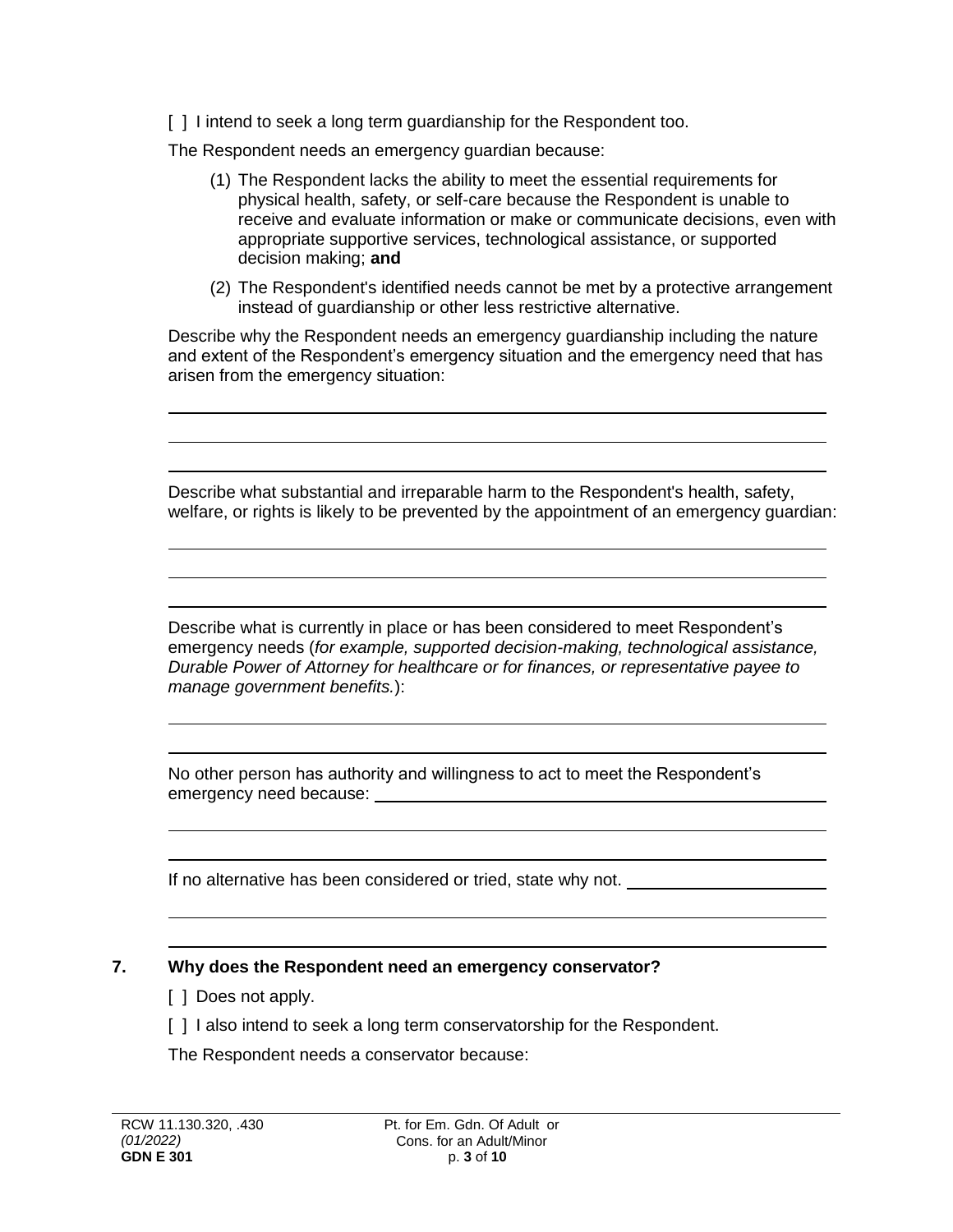- **(1)** the Respondent is unable to manage property and financial affairs because of a limitation in the ability to receive and evaluate information or make or communicate decisions even with the use of supportive services, technological assistance, and supported decision making, or the Respondent is missing, detained, or unable to return to the United States, **and**
- **(2)** appointment is necessary to avoid harm to the adult or significant dissipation of the property of the adult, or to obtain or provide funds or other property needed for the support, care, education, health, or welfare of the Respondent, or of an individual who is entitled to the Respondent's support, and protection is necessary or desirable to provide funds or other property for that purpose.

Describe why the Respondent needs an emergency conservatorship:

Describe what substantial and irreparable harm to the Respondent's property or financial interest is likely to be prevented by the appointment of an emergency conservator:

Describe what is currently in place to meet Respondent's needs (*for example, supported decision-making, technological assistance, Durable Power of Attorney for finances, or representative payee to manage government benefits.*):

If no alternative has been considered or tried to meet the Respondent's emergency needs, state why not:

# **8. Scope of Emergency Guardianship or Conservatorship**

I request the following powers to meet the Respondent's specific emergency needs:

- [] limited guardianship. The guardian should have these powers: \_\_\_\_\_\_\_\_\_\_\_\_\_\_\_\_
- [ ] limited conservatorship. The conservator should have these powers:
- [ ] full guardianship. A full guardianship is needed instead of a limited guardianship because:

[ ] full conservatorship. A full conservatorship is needed instead of a limited conservatorship because: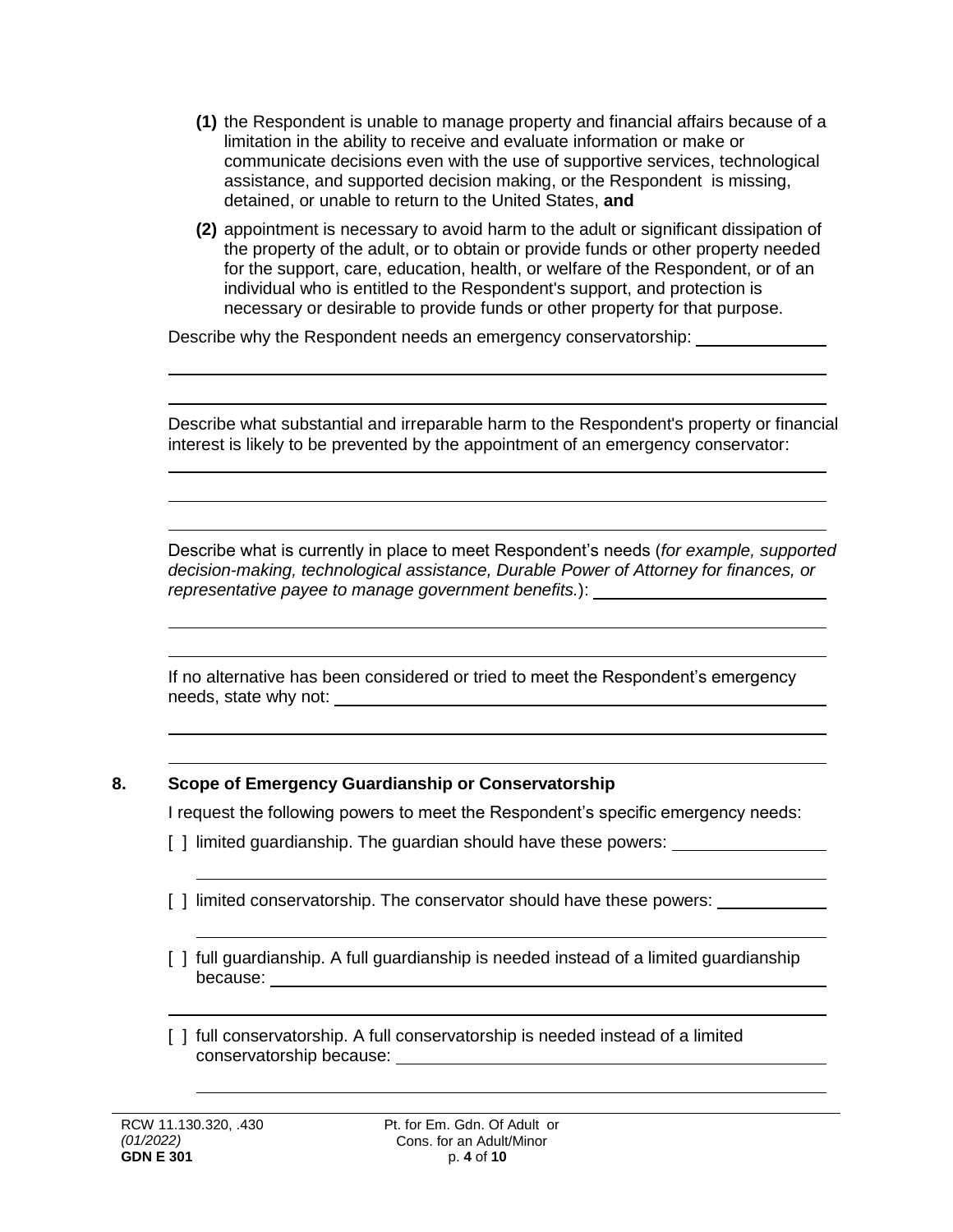[ ] the court should limit the Durable Power of Attorney as follows:

## **9. Proposed Guardian or Conservator**

I ask the court to appoint *(name/s):* [] quardian and conservator [] quardian [] conservator of the Respondent because:

Proposed guardian/conservator/s' address:

Phone number:

Email:

[ ] The proposed guardian and/or conservator is a lay person requiring *Lay Guardian Training* and [ ] will complete the training by the hearing on this *Petition* or [] has completed the training.

The Respondent [ ] did [ ] did not nominate a guardian or conservator in a power of attorney or other document. The nominated guardian or conservator, if any, is (*name*) .

## **10. Respondent's Financial Information**

The approximate value and the description of the property owned by the Respondent are:

#### **Assets**:

| 1. Real property:                 |  |
|-----------------------------------|--|
| 2. Stocks, mutual funds, & bonds: |  |
| 3. Mortgages and notes:           |  |

- 4. Bank accounts:  $\qquad \qquad \$$
- 5. Other property:  $\qquad \qquad \textcircled{1}$ Description of other property:

# **The total approximate value of assets is**: \$\_\_\_\_\_\_\_\_\_\_\_\_\_\_\_\_\_\_\_\_\_\_\_\_

The Respondent receives compensation, pension, insurance, and allowances as follows: **Income**:

- 1. Social Security benefits: \$\_\_\_\_\_\_\_\_\_\_\_\_\_\_\_\_\_\_\_ per month
- 2. Veterans' benefits :  $\qquad \qquad \$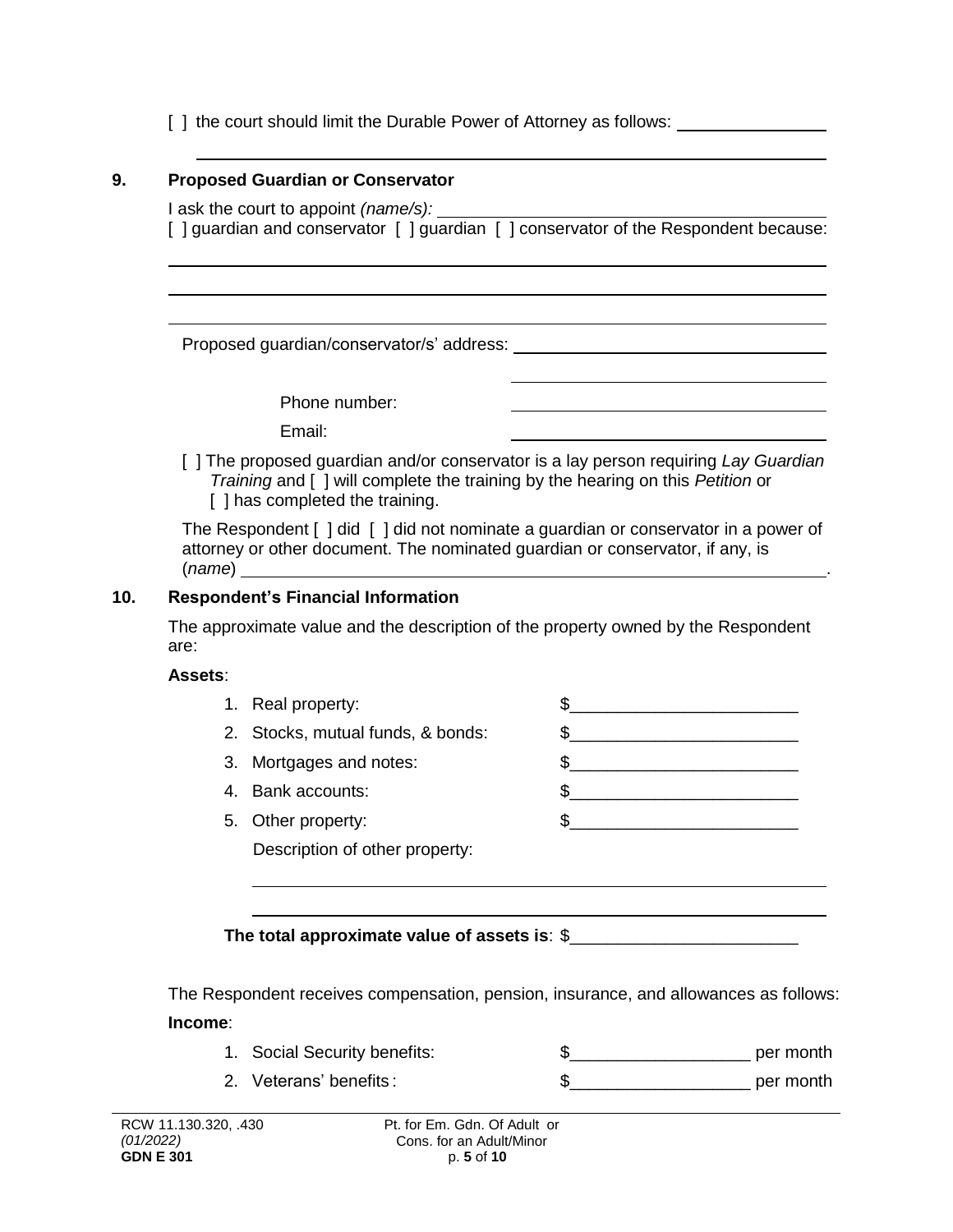- 3. Retirement income:  $\qquad \qquad \$ 4. \_\_\_\_\_\_\_\_\_\_\_\_\_\_\_\_\_\_\_\_\_\_: \$\_\_\_\_\_\_\_\_\_\_\_\_\_\_\_\_\_\_\_ per month 5. \_\_\_\_\_\_\_\_\_\_\_\_\_\_\_\_\_\_\_\_\_\_: \$\_\_\_\_\_\_\_\_\_\_\_\_\_\_\_\_\_\_\_ per month 6. \_\_\_\_\_\_\_\_\_\_\_\_\_\_\_\_\_\_\_\_\_\_: \$\_\_\_\_\_\_\_\_\_\_\_\_\_\_\_\_\_\_\_ per month
- **The total approximate income is**: \$\_\_\_\_\_\_\_\_\_\_\_\_\_\_\_\_\_\_\_ per month

## **11. Waiver of Filing Fee**

- [ ] Does not apply. This is a request to extend an emergency appointment.
- [] I do not ask the court to waive the filing fee.
- [] I ask the court to waive the filing fee because:
	- [ ] The Respondent has total assets that value less than \$3,000.
	- [ ] Payment of the filing fee would impose a hardship on the Respondent because:

## **12. Existing or Pending Guardianships, Conservatorships, or Other Court Cases**

- [ ] There **is no** guardianship or conservatorship action in this state or another for the Respondent.
- [ ] There **is** a guardianship or conservatorship action in this state or another for the Respondent:

Where is the case filed? (State and County)

Case number if known:

Was a guardian or conservator appointed? [ ] yes [ ] no

If yes:

Name of guardian or conservator: **Name of guardian or conservator:** We have also have a set of guardian or conservation:

- Date of appointment:
- [ ] I request that the clerk consolidate this action with the existing guardianship or conservatorship case. Case Number: .
- [ ] Other court cases, like protection order cases, limiting contact between the Respondent and other persons include:

#### **13. Nomination of Court Visitor**

- [ ] Does not apply. This is a request to extend an emergency appointment.
- [ ] I **am not** proposing that a specific individual act as court visitor (Visitor). The person appointed should be the next person on the list.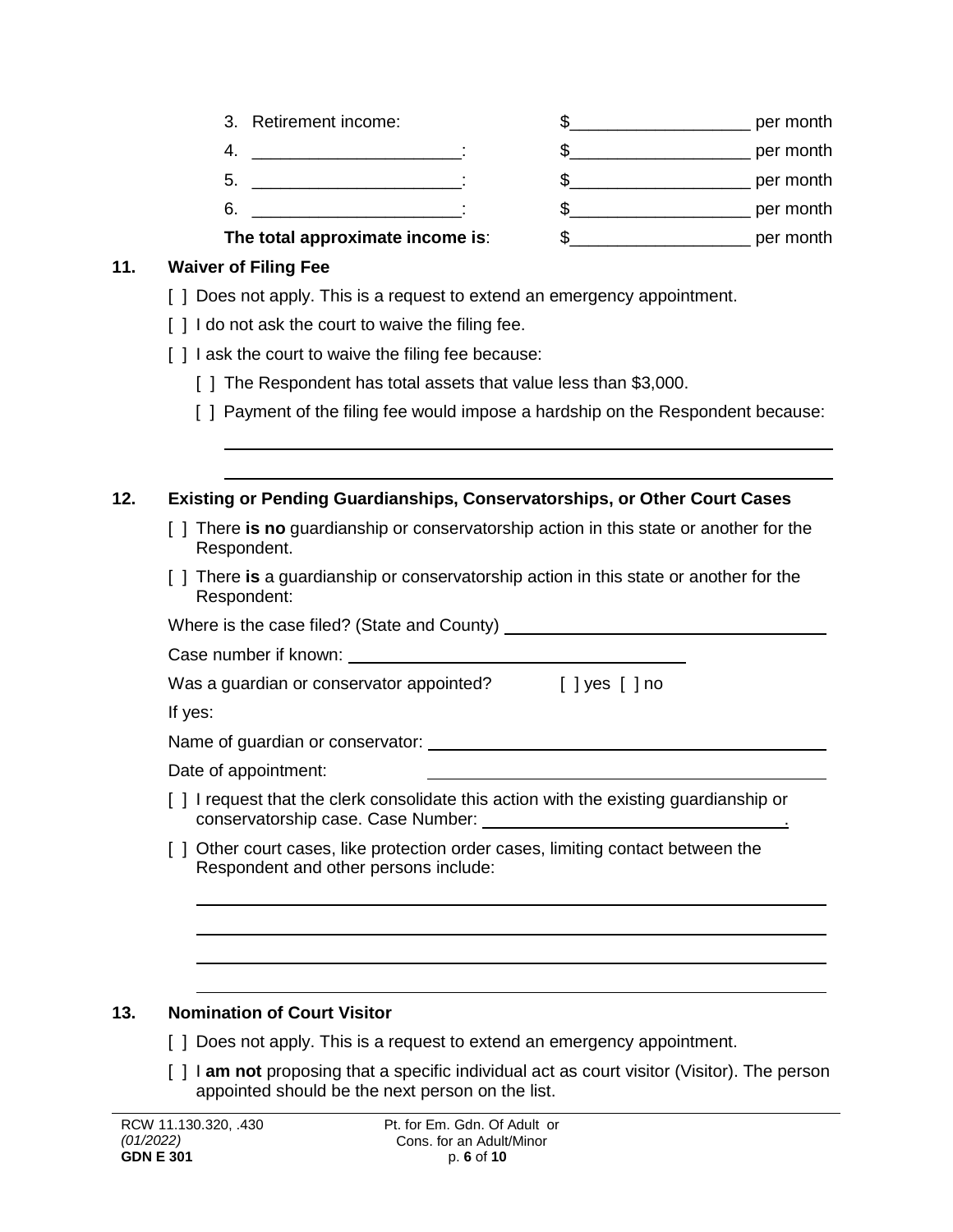[ ] **am** proposing that a specific individual, (*name*) example act as visitor.

The proposed visitor [ ] does [ ] does not have knowledge of or a relationship to any of the parties. Explain:

I nominate this person as visitor because:

- [ ] The visitor should be paid by the county because the Respondent's assets are less than \$3,000.
- [] The visitor should be paid at private expense because the Respondent's assets are over \$3,000.
- [ ] This is a petition for an emergency conservatorship for a minor and no visitor is requested.

#### **14. Nomination of Lawyer**

- [ ] Does not apply this is a request to extend emergency appointment.
- [ ] This is a petition for an emergency conservatorship for a minor and no lawyer is requested.
- [ ] I **am not** proposing that a specific individual act as a Lawyer for the Respondent. The court should appoint a Lawyer to represent the Respondent.
- [ ] I **am** proposing that a specific individual, (*name*) \_\_\_\_\_\_\_\_\_\_\_\_\_\_\_\_ act as Lawyer for the Respondent. I proposed this Lawyer because
- [ ] The lawyer should be paid by the county because the Respondent's assets are less than \$3,000.
- [ ] The lawyer should be paid at private expense because the Respondent's assets are over \$3,000.

#### **15. Change Respondent's Residence**

I ask to change the Respondent's residence to

The Respondent [ ] has [ ] has not expressed a residence preference.

The proposed dwelling meets the Respondent's needs as follows:

# **16. Immediate Order for an Emergency Guardianship**

[ ] Does not apply.

.

.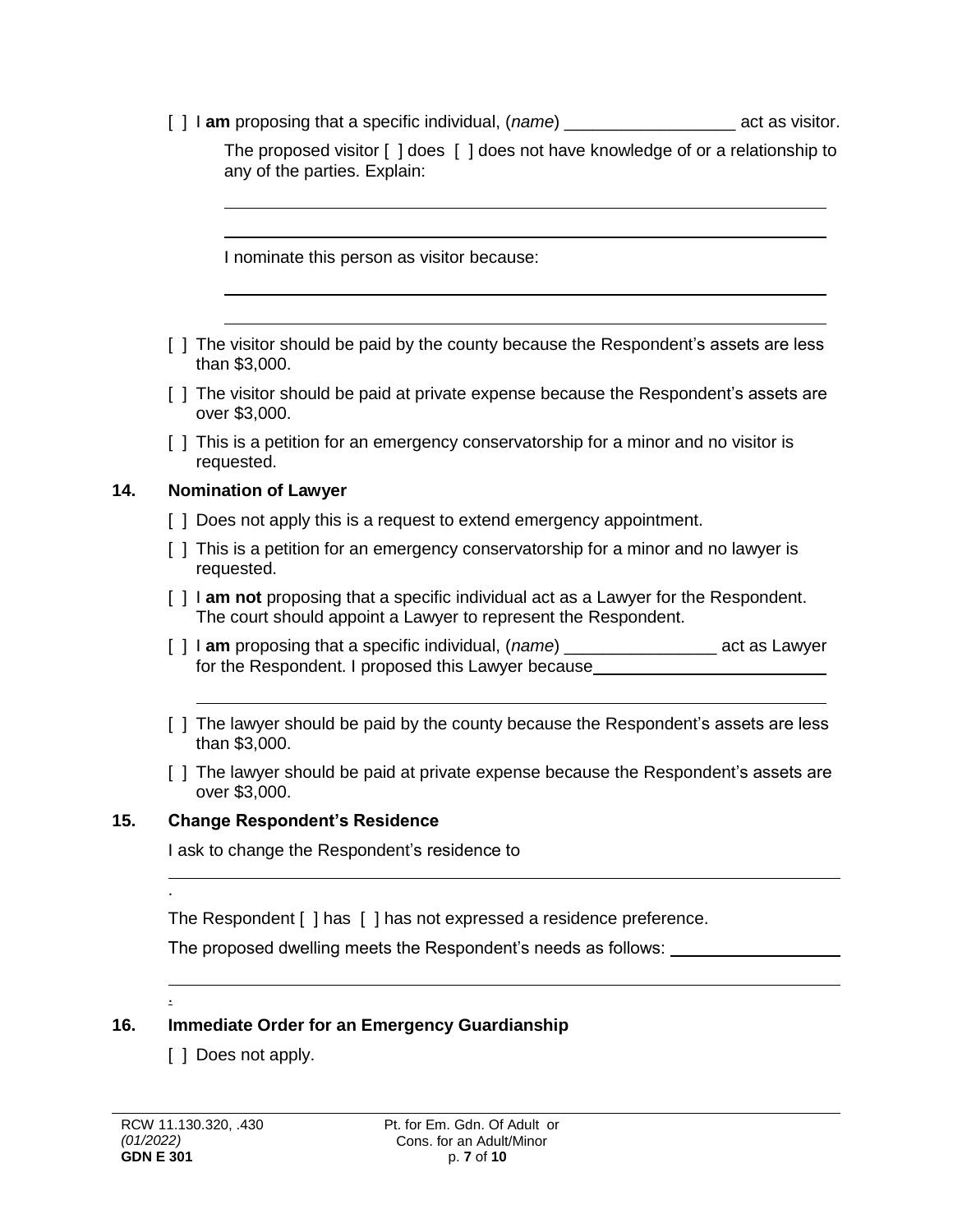| [ ] I am asking the court for an <i>Immediate Emergency Guardianship Order</i> to issue |
|-----------------------------------------------------------------------------------------|
| letters of quardianship for the Respondent. The individual named in 9 will serve as     |
| guardian.                                                                               |

| the Respondent could be harmed beyond repair):              | Without an Immediate Emergency Guardianship Order, the Respondent's health, safety,<br>or welfare will be substantially and irreparably harmed prior to a hearing. (Explain how |      |
|-------------------------------------------------------------|---------------------------------------------------------------------------------------------------------------------------------------------------------------------------------|------|
|                                                             |                                                                                                                                                                                 |      |
|                                                             |                                                                                                                                                                                 |      |
|                                                             |                                                                                                                                                                                 |      |
|                                                             |                                                                                                                                                                                 |      |
|                                                             |                                                                                                                                                                                 |      |
|                                                             |                                                                                                                                                                                 |      |
| <b>Petitioner fills out below:</b>                          |                                                                                                                                                                                 |      |
| provided on this form (including any attachments) are true. | I declare under penalty of perjury under the laws of the State of Washington that the facts I have                                                                              |      |
| $[$ ] I have attached $(\#):$ $\qquad \qquad$ pages.        |                                                                                                                                                                                 |      |
|                                                             |                                                                                                                                                                                 |      |
| <u> 1980 - Andrea Andrew Maria (h. 1980).</u>               |                                                                                                                                                                                 |      |
| Petitioner signs here                                       | Print name                                                                                                                                                                      |      |
| Presented by:                                               |                                                                                                                                                                                 |      |
|                                                             |                                                                                                                                                                                 |      |
| Petitioner's lawyer signs here                              | Print name and WSBA No.                                                                                                                                                         | Date |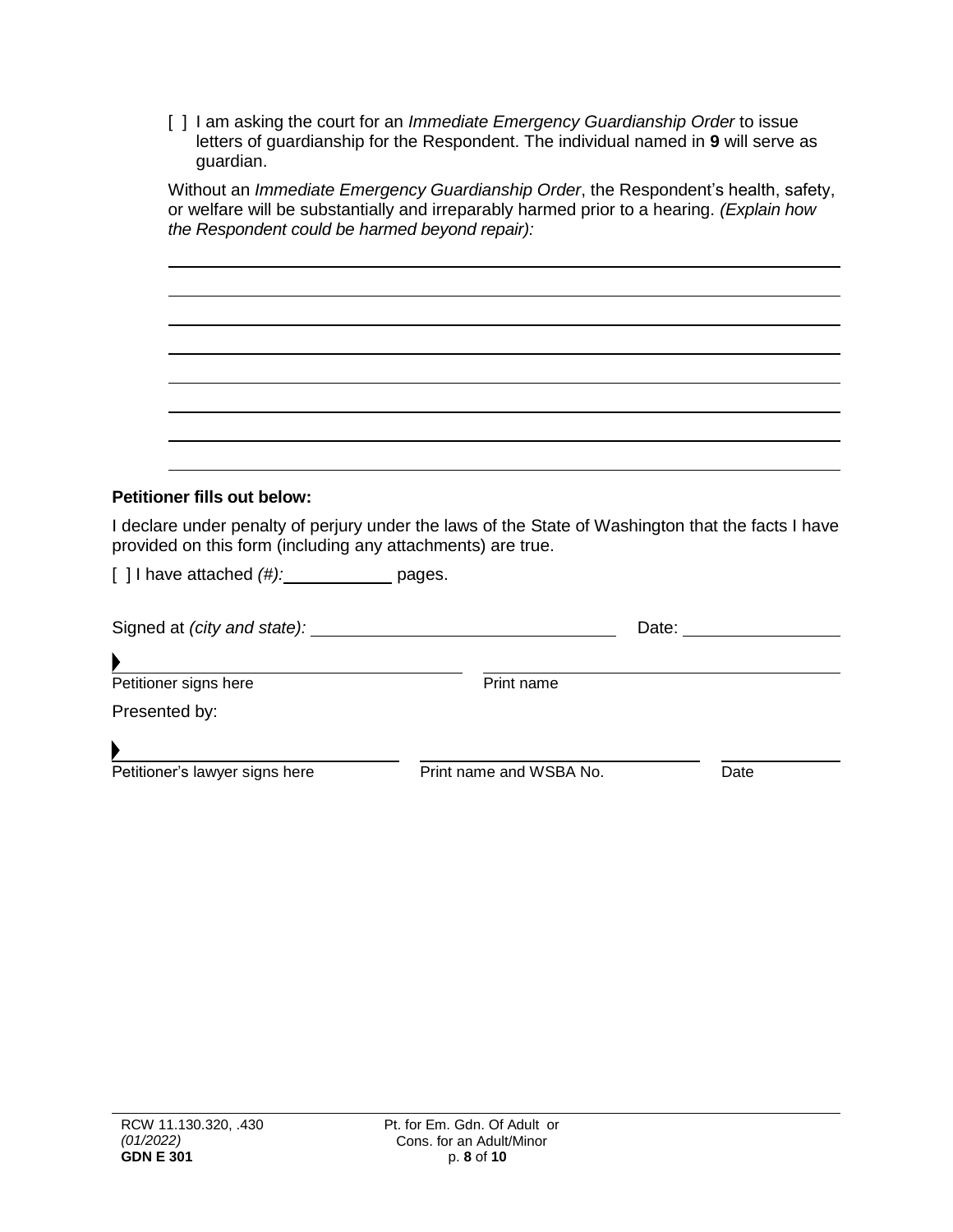# Appendix A: People Important to the Respondent

Below is the name, relationship, and current address of people important to the Respondent. This list includes the Respondent's:

- spouse, domestic partner, or an adult whom the Respondent has shared household responsibilities with for more than 6 months in the last year;
- adult children. If there are no adult children, the Respondent's parents and adult siblings are listed. If the Respondent has none of the above, the adult nearest in kinship to the Respondent is listed;
- adult step-children that the Respondent parented when they were Minors and have continued to have a relationship with the Respondent in the last 2 years;
- adult caregiver;
- attorney;
- any representative payee;
- quardian or conservator;
- trustee or custodian of a trust or custodianship of which the Respondent is a beneficiary;
- fiduciary for the Respondent appointed by the Department of Veterans Affairs;
- agent designated in the Respondent's Power of Attorney;
- nomination of a person to serve as guardian or conservator;
- parent, spouse, or domestic partner's nomination as a guardian or conservator in a will or other signed record; and/or
- assisted decision maker, meaning a person known to have routinely assisted the Respondent with decision-making during the 6 months immediately before the filing of the emergency petition.

| Address: _____ ____________________________                                                     |                                                                                                                        |  |
|-------------------------------------------------------------------------------------------------|------------------------------------------------------------------------------------------------------------------------|--|
| the contract of the contract of the contract of the contract of the contract of the contract of | <u> 1989 - Johann Barn, mars ann an t-Amhainn an t-Amhainn an t-Amhainn an t-Amhainn an t-Amhainn an t-Amhainn an </u> |  |
|                                                                                                 |                                                                                                                        |  |
|                                                                                                 |                                                                                                                        |  |
| <u> 1989 - Andrea Andrew Maria (h. 1989).</u>                                                   | <u> 1986 - Johann Barnett, fransk politiker (d. 1988)</u>                                                              |  |
|                                                                                                 | Relationship: 2000                                                                                                     |  |
| Address: _____ ____________________________                                                     |                                                                                                                        |  |
|                                                                                                 |                                                                                                                        |  |